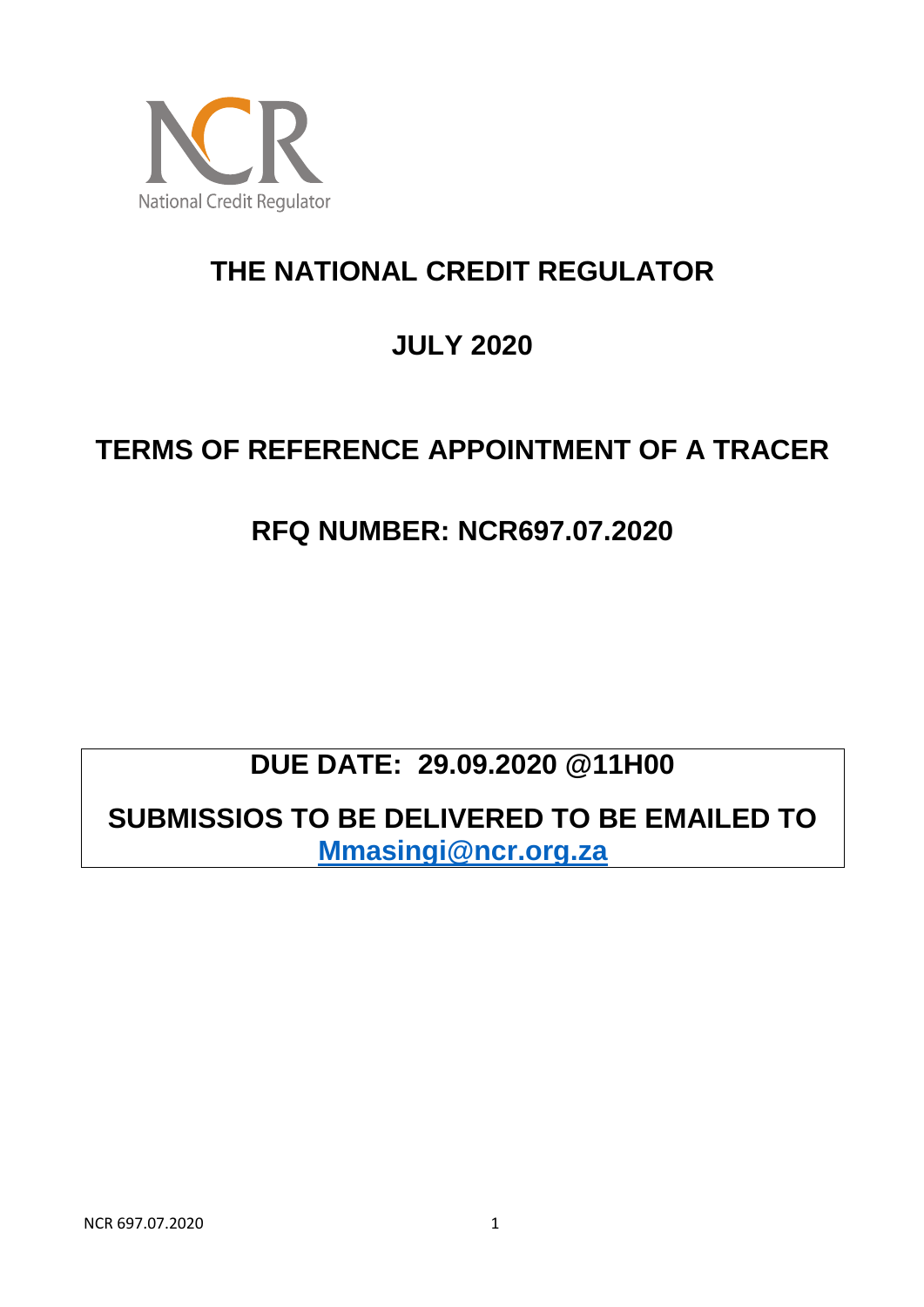### **TERMS OF REFERENCE: APPOINTMENT OF TRACER**

#### **1. Background**

- In exercising its statutory functions, the Complaints Department may have to refer matters to the National Consumer Tribunal (NCT) for adjudication and determination of complaints;
- In doing the above, NCT litigation process is to be served on a Respondent, and in some instances the said Respondent may be a previously registered entity / person and/or the last known address of an entity / person may be outdated;
- The Complaints Department accordingly will have to tender as evidence proof of the last known address of such an entity / person in order to prove proper service in line with the NCT Rules;
- A Track and Trace Report issued by an independent Tracing Agency will constitute sufficient proof as to the entity / person's last known address;
- Since such services will not be once-off in nature, a long term appointment of three years is required.

#### **2. Purpose**

Since an independent tracer's report is to be submitted as evidence in certain referrals to the NCT, we deem it necessary to appoint a tracer to provide a reports confirming the last known address of an intended Respondent, such appointment to be on a three (3) year basis.

#### **3. Approach and methodology**

Tender as evidence the report from an independent tracer to prove proper service consistent with the Rules of the Tribunal in each referral.

#### **4. Scope of work:**

The successful bidder will perform the following:

- Peruse supporting documentation provided by NCR on internal attempts to determine the last known address and e-mail address of the debt counsellor;
- Conduct the necessary investigation to determine the whereabouts, address and contact details of the person / entity for purposes of serving legal documents;
- Provide a report reflecting the outcome of the investigation;
- Depending on the circumstances, the above may be on an urgent basis;